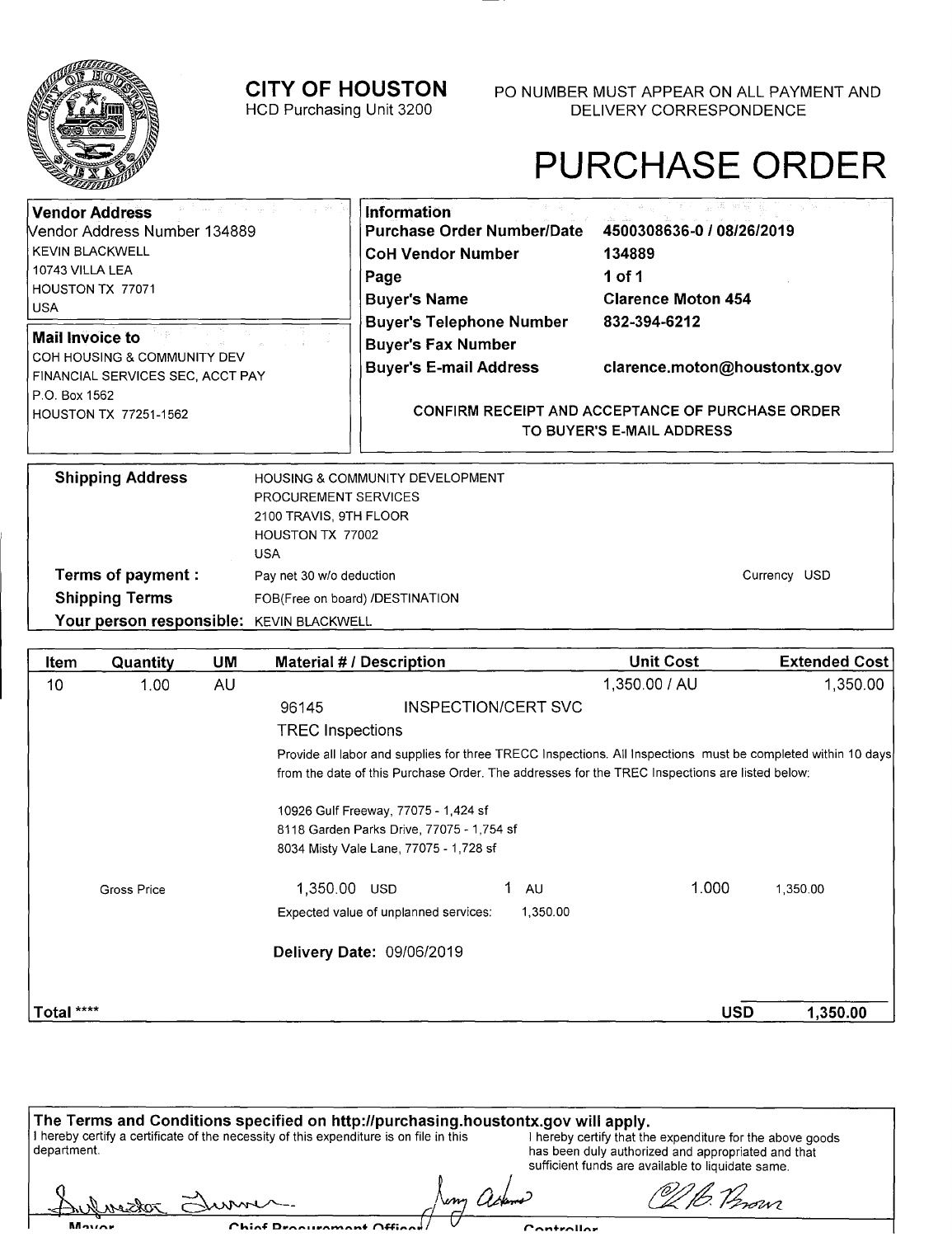

|                                                                                        | <b>PROCUREMENT REQUEST FORM</b>                                                                                                                                                                                                         | R                                                                                                       |                                                                                                                                                                                          |
|----------------------------------------------------------------------------------------|-----------------------------------------------------------------------------------------------------------------------------------------------------------------------------------------------------------------------------------------|---------------------------------------------------------------------------------------------------------|------------------------------------------------------------------------------------------------------------------------------------------------------------------------------------------|
| Signature of this document is still required.<br>* Required Fields [must be completed] | and \$3,000 to 49,0000 using non-Federal funds (COH AP 5-8, Executive Order 1.14).                                                                                                                                                      |                                                                                                         | Note: The Procurement Request form is to solicit quotes through an informal (Small Purchase) bid process for purchasing transactions \$100,000 or less using Federal Funds (2 CFR 200.3; |
| Description of Purchase *                                                              | Vendors for TREC Inspection                                                                                                                                                                                                             | <b>HCDD Division: *</b>                                                                                 | Director's Office                                                                                                                                                                        |
| Deadline Date of<br>Request: *                                                         | 8/26/2019                                                                                                                                                                                                                               | Purchase Type: *                                                                                        | Service Under <50K                                                                                                                                                                       |
| Requester Name: *                                                                      | Guillory, Beverly - HCD                                                                                                                                                                                                                 | Created:                                                                                                | 8/23/2019                                                                                                                                                                                |
| <b>Requester Phone</b><br>Number: *                                                    | 832-394-6335                                                                                                                                                                                                                            |                                                                                                         |                                                                                                                                                                                          |
| Addresses are as follows.<br>1.<br>10926 Gulf Valley, 77075<br>2.<br>3.                | Vendor needed for TREC inspections on the 3 projects that are in the close out phase in the HoAP.<br>8118 Garden Parks Drive, 77075<br>8034 Misty Vale Lane, 77075<br>Note: Please allow a minimum of three (3) days for bid responses. |                                                                                                         |                                                                                                                                                                                          |
|                                                                                        | <b>FINANCE USE ONLY</b>                                                                                                                                                                                                                 |                                                                                                         | PROCURMENT USE ONLY                                                                                                                                                                      |
| Fund Number:                                                                           |                                                                                                                                                                                                                                         | Status:                                                                                                 | Pending                                                                                                                                                                                  |
| Funding Source: $DR$ - $H$ $R$ $V$                                                     |                                                                                                                                                                                                                                         | Purchase Order No#:                                                                                     |                                                                                                                                                                                          |
| Cost Center: 32000 3000 2                                                              |                                                                                                                                                                                                                                         |                                                                                                         | Name of Vendor Kevin Blackwell                                                                                                                                                           |
| $G/L$ Account: $520159$                                                                |                                                                                                                                                                                                                                         | Date Processed:                                                                                         | 134889                                                                                                                                                                                   |
| Business Area: 33200                                                                   |                                                                                                                                                                                                                                         | Date Received:                                                                                          |                                                                                                                                                                                          |
|                                                                                        | Internal Order: BH 320000 77-19                                                                                                                                                                                                         | <b>Total Amount:</b>                                                                                    |                                                                                                                                                                                          |
| BFY: $F\sqrt{2}G$                                                                      |                                                                                                                                                                                                                                         | Procurement Staff                                                                                       |                                                                                                                                                                                          |
| Grant: 32000077-2019                                                                   |                                                                                                                                                                                                                                         |                                                                                                         |                                                                                                                                                                                          |
|                                                                                        |                                                                                                                                                                                                                                         | Priority:<br>Notify Department:                                                                         |                                                                                                                                                                                          |
| <b>Funds Reservation:</b>                                                              |                                                                                                                                                                                                                                         |                                                                                                         |                                                                                                                                                                                          |
| <b>Funds Approval Mgr:</b>                                                             |                                                                                                                                                                                                                                         | <b>Notify Department:</b>                                                                               |                                                                                                                                                                                          |
| Justification of Need for Goods/Services                                               |                                                                                                                                                                                                                                         | <b>Procurement Notes:</b>                                                                               |                                                                                                                                                                                          |
| Requestors Signature:<br>Date:<br>Buyer's Signature: CM                                |                                                                                                                                                                                                                                         | Supervising Manager (Purchase under \$5,000)<br>Manager:<br>Date:<br>Funds Approval Signature:<br>Date: |                                                                                                                                                                                          |
| Date:27<br>Procure<br>Signature:                                                       |                                                                                                                                                                                                                                         | (Purchase over \$5,000)                                                                                 |                                                                                                                                                                                          |
| Date:                                                                                  |                                                                                                                                                                                                                                         | CFO Signature<br>Date:                                                                                  |                                                                                                                                                                                          |
|                                                                                        |                                                                                                                                                                                                                                         |                                                                                                         |                                                                                                                                                                                          |
| (Purchase over \$5,000)                                                                |                                                                                                                                                                                                                                         | Director Signature (Only Consettant Services)                                                           |                                                                                                                                                                                          |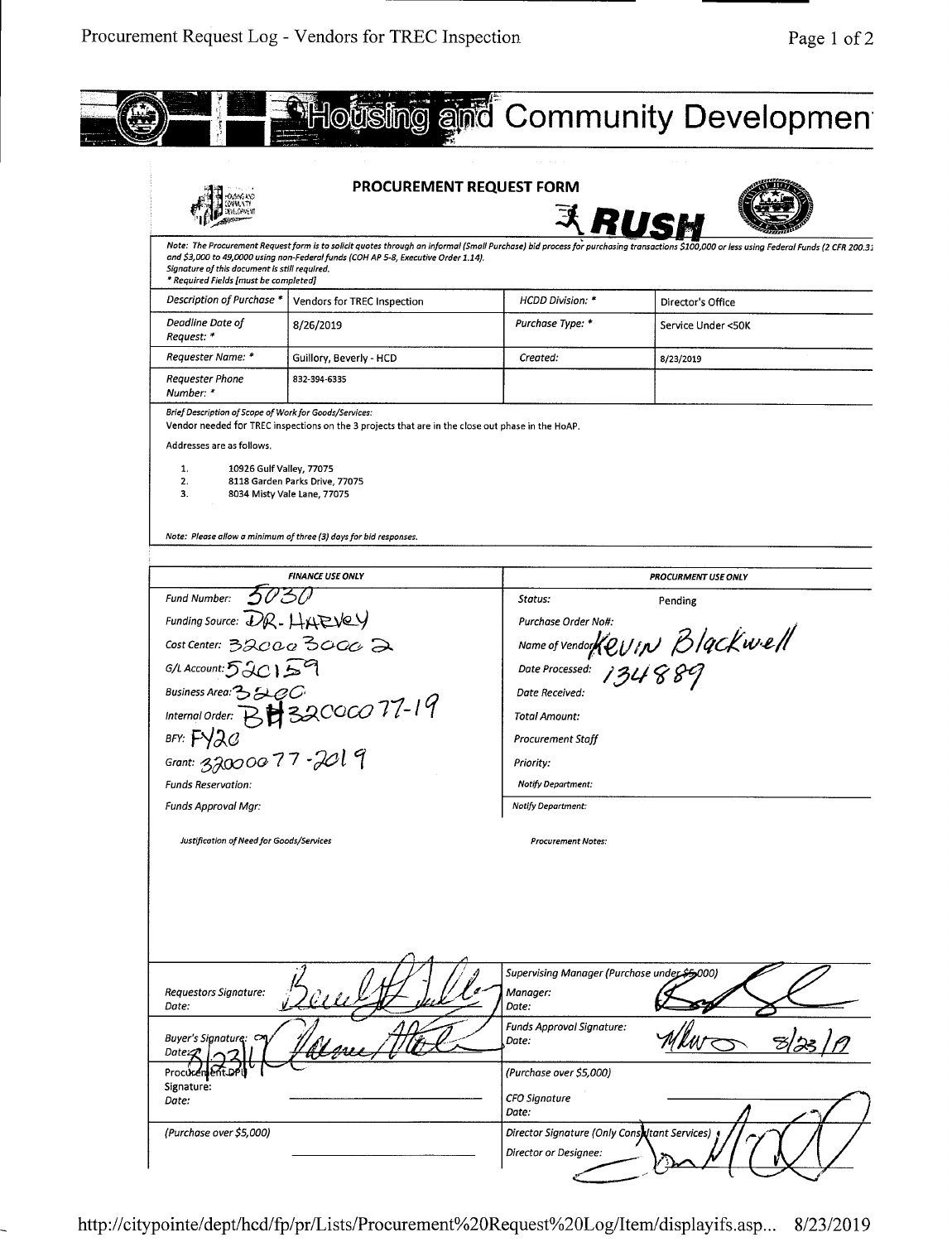| Assistant or Deputy<br>Director: Date |                                                                                              | Date: |
|---------------------------------------|----------------------------------------------------------------------------------------------|-------|
| Attachments                           | Price Sheet_First Class Inspections 8-23-19.pdf<br>Kevin Blackwell Inspector Resume 2019,pdf |       |
|                                       | TREC Professional License 4370.pdf                                                           |       |

**Home CityPointe Support City of Houston**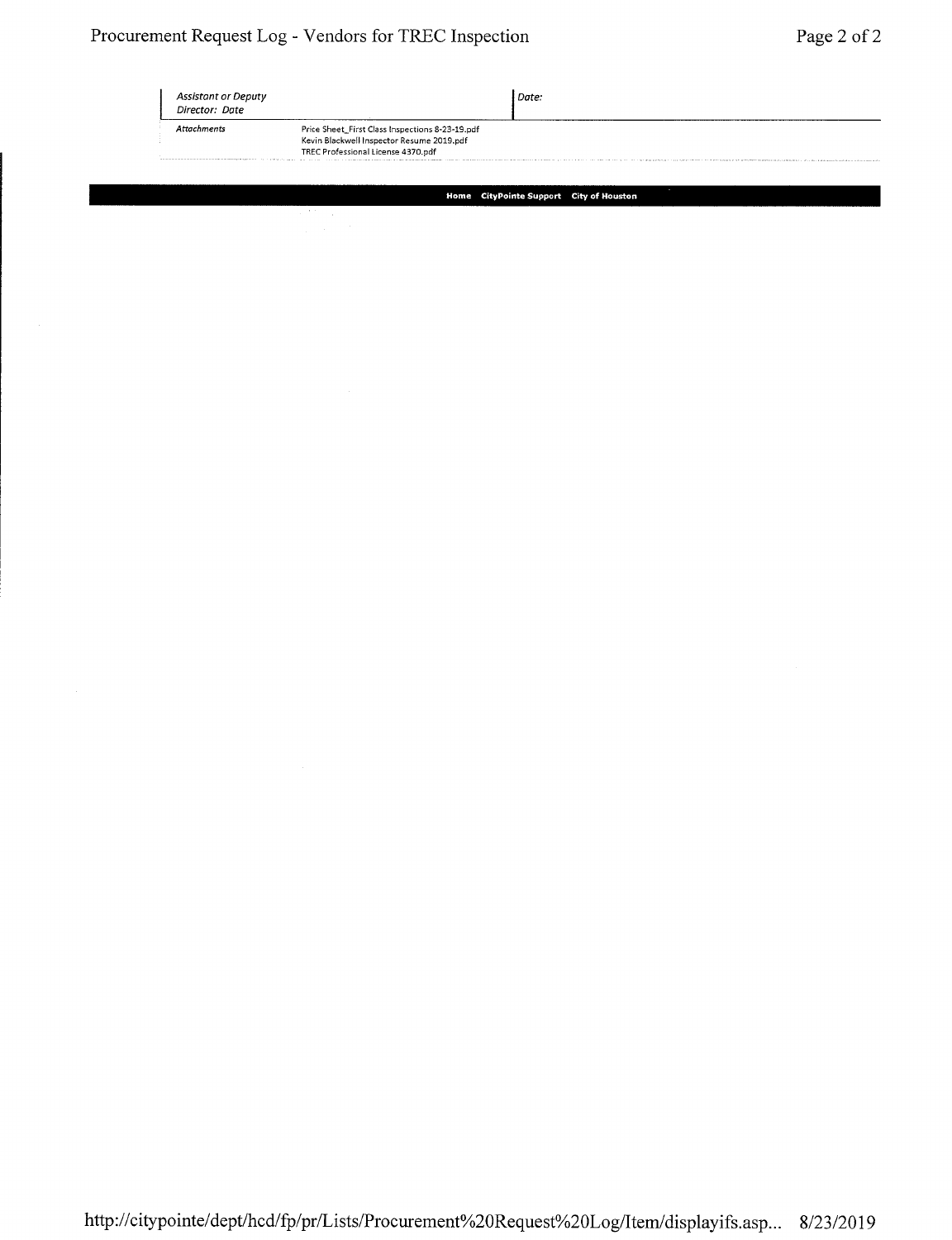# Kevin **E Blackwell**

#### 10743 Villa Lea LN Houston, Texas 77071-1509

#### **Hm** (281-933-8447) Alt. Phone (832-563-9384) Email:blackwellkevin@sbcglobal.net

#### **Resume**

Professional Inspector (P1) with over 20 years' experience in professionally performing structural and mechanical inspections of commercial and residential properties. Also proficient in construction management of renovation projects commercial and residential. Experience in disaster property condition assessment, mold / lead testing and termite inspection. Experience in the setup and operation of Retro Tec 2000 for Weatherization Blower Door Testing & Monoxor. Information Technology (IT) with over 20 years experience in the technology field, 9 years experience in field trouble shooting positions and project deployment, 11 years experience directing cross-functional teams of technical experts to analyze systems and processes and implement infrastructure improvements. Recognized for leadership in project planning, scheduling, prioritizing contingency and risk planning, work assignments, and definition of scope for enterprise information systems projects. Responsibilities include troubleshooting, prioritizing client spending to meet business objectives, and developing solutions that improve the efficiency of IT operations.

#### **Experience**

FIRST CLASS INSPECTIONS (FCI) Houston, TX 6 and the state of the state of the state of the state of the state of the state of the state of the state of the state of the state of the state of the state of the state of the s **Professional Real Estate Inspector** 

- Detail examination of commercial and residential properties
- Construction and renovation of commercial and residential properties.
- Commercial and residential construction project management.
- WDI termite inspection.
- Renovator and testing for mold/ lead and asbestos.
- Preparation of detail scope reports
- Write up of detail business contracts and proposals<br>• Sponsor and train Approptice Inspectors
- Sponsor and train Apprentice Inspectors.
- Management of General Ledger of all inspections reports to date.
- Perform Weatherization Assessments for Single Family Dwellings also complete Blower Door Testing & Data Sheet.
- Complete Multi-Family Project Checklist & Blower Door Testing/ Data Sheet to determine BTL of each unit.
- Perform Weatherization Assessments and Site Built NEAT Audit

#### **Education**

| TSU Texas Southern University<br><b>Bachelor Degree/ Business Management</b>                                 | 8/1983  |
|--------------------------------------------------------------------------------------------------------------|---------|
| International Business machine (IBM) Houston, TX<br>Corporate Training Institute /Major Customer Engineering | 10/1985 |
| <b>ITT Technical Institute Houston, TX</b><br>Associate Degree, Basic Electronics                            | 8/1987  |
| Monroe Business System, New Jersey<br>Corporate Training Institute /Major Customer Engineering               | 11/1992 |
| Houston Community College, Houston, TX<br>Certificate, Real Estate Inspections                               | 1/1997  |
| <b>TDHCA Weatherization Training Academy</b><br>Lee College, Baytown TX                                      | 1/2010  |
| TDHCA Weatherization Training Academy<br><b>Site Built Neat Audit</b>                                        | 6/2010  |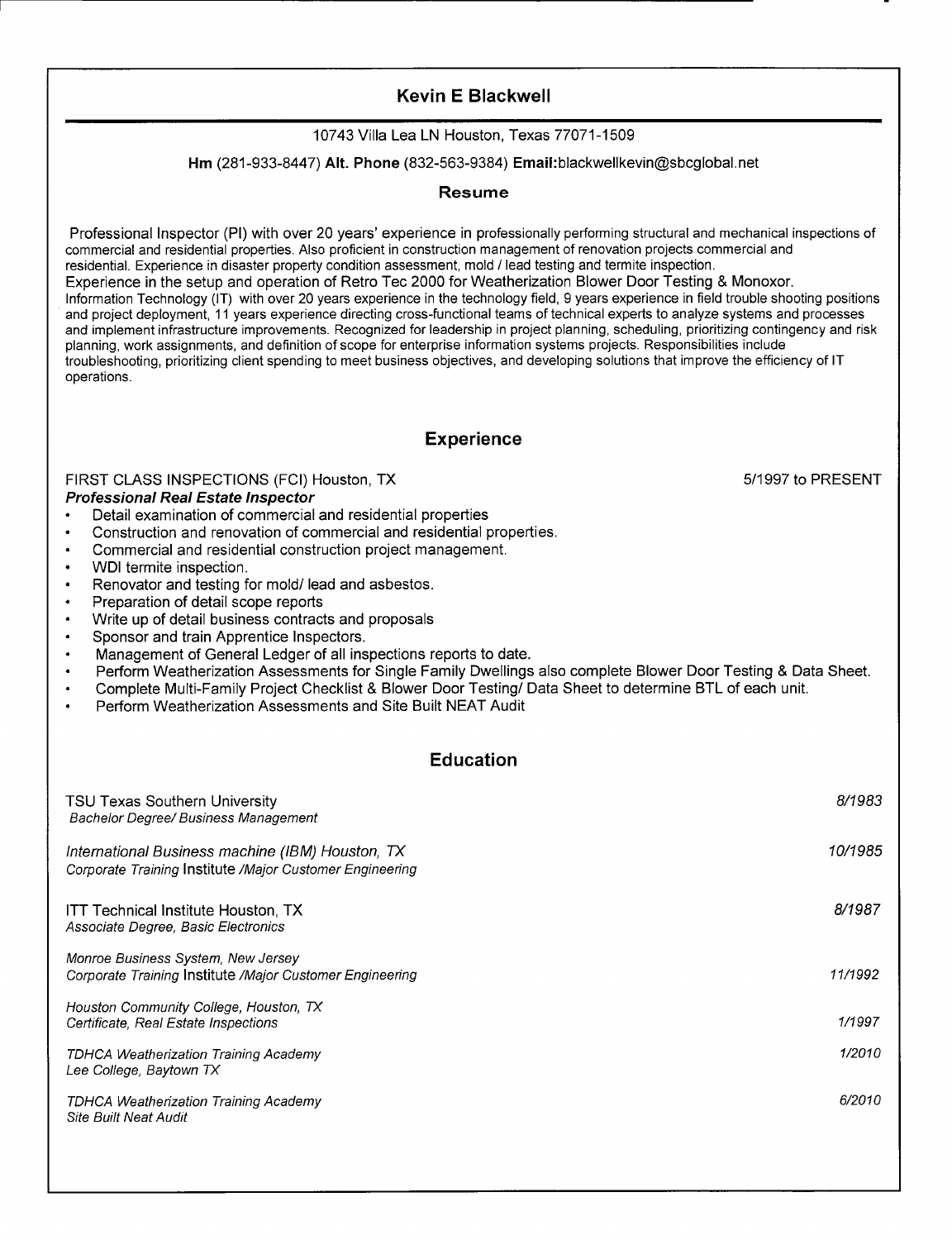# **Expertise! Qualifications**

- o Professionally Perform Structural and Mechanical inspections of Commercial and Residential Properties
- o Training new Entry Level Inspectors into the filed.
- o Licensed by the Texas Real Estate Commission as Professional Inspector Lic# 4370
- o Licensed by Texas Department of Insurance as Professional Inspector Lic# 20102071070
- o Licensed by Texas Department of Agriculture Lic# 0730859
- o Certified and Regulated by U.S Department of Housing & Urban Development HQS #10-397
- o Certificate of Completion by TDHCA Weatherization
- o Certified by TDHCA Lead Safe Renovator
- o Certified by ICC & IRC International Code Council, International Residential Code
- o Certified by ICC Uniform Building Code
- o Certified by CABO Council of American Building Officials
- o Certified by (FEMA) Federal Emergency Management Agency, Disaster Response Inspector Lic#52225

# **Past Performance! Achievements**

NASA — Mission Control Center (DOD) IBM — Corporate training Institute/Morris Plains New jersey ITT- Technical Institute / Houston TX HHA-Houston Housing Authority (Prime Contractor) TDCHA- Sheltering Arms (Prime Contractor) LRGVDC- Lower Rio Grande valley Development Council (Prime) HGAC- Houston Galveston Area Council (Prime Contractor) COH/City of Houston (Subcontractor and Prime Contractor) FEMA- Federal Emergency management Agency (Contractor)

# **Key Accomplishments**

- Management build and lead teams of experts to achieve project goals.
- Customer relations develop and maintain mutually beneficial partnerships between business and contractors.
- Efficiency realize significant cutting-edge solutions based on specifications and thorough research and testing.
- Planning design long-range strategies based on forecasts of industry trends.<br>• Project management identify allocate, and manage company resources to co
- Project management identify, allocate, and manage company resources to complete projects on time and within budget.
- Able to handle multiple assignments under high pressure and consistently meet tight deadlines.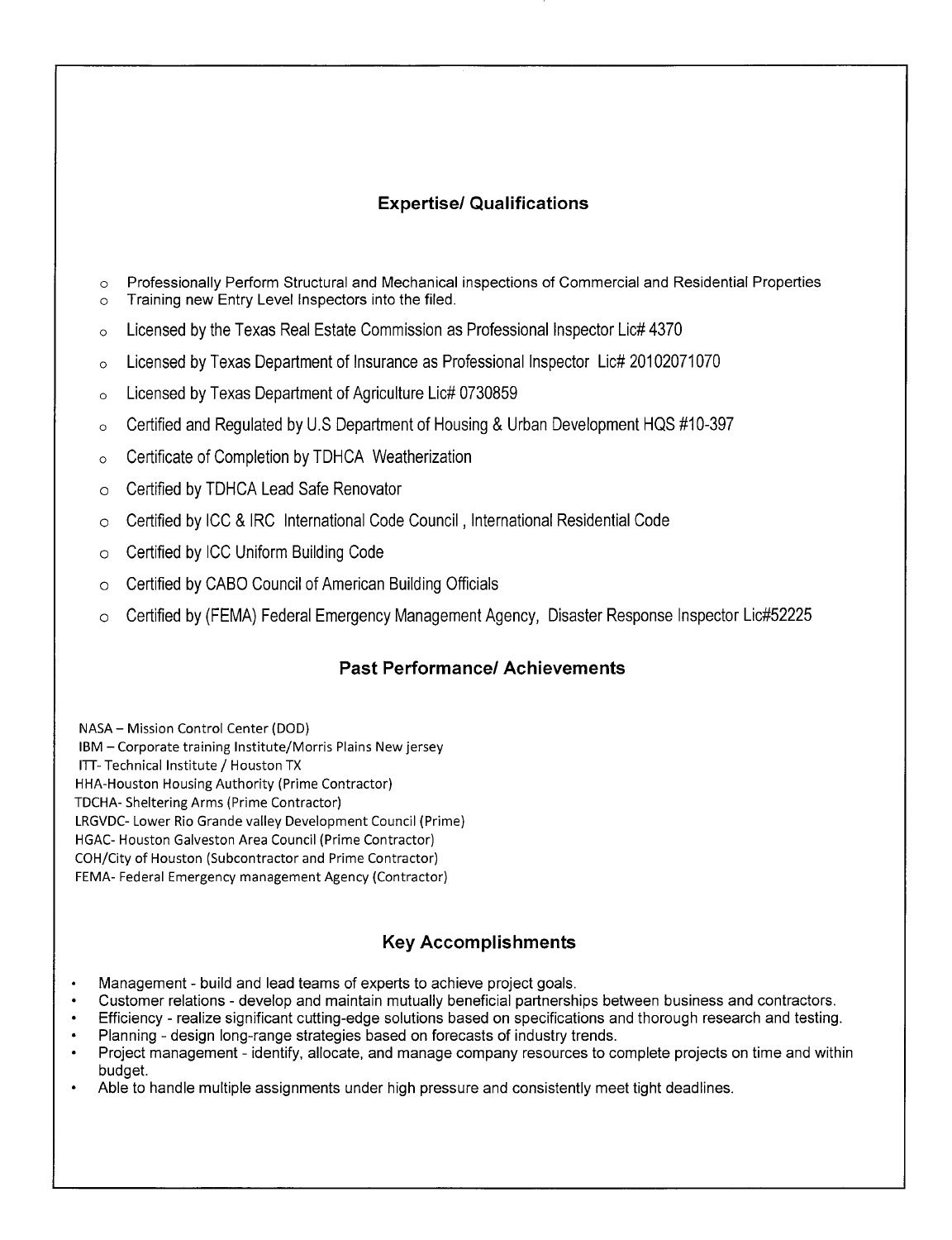

# **FIRST CLASS INSPECTIONS**

10743 Villa Lea Lane, Houston Texas, 77071 Phone: 832-563-9384 Fax: 713-772-0763 E-mail: blackwellkevin@sbcglobal.net

**August 23, 2019**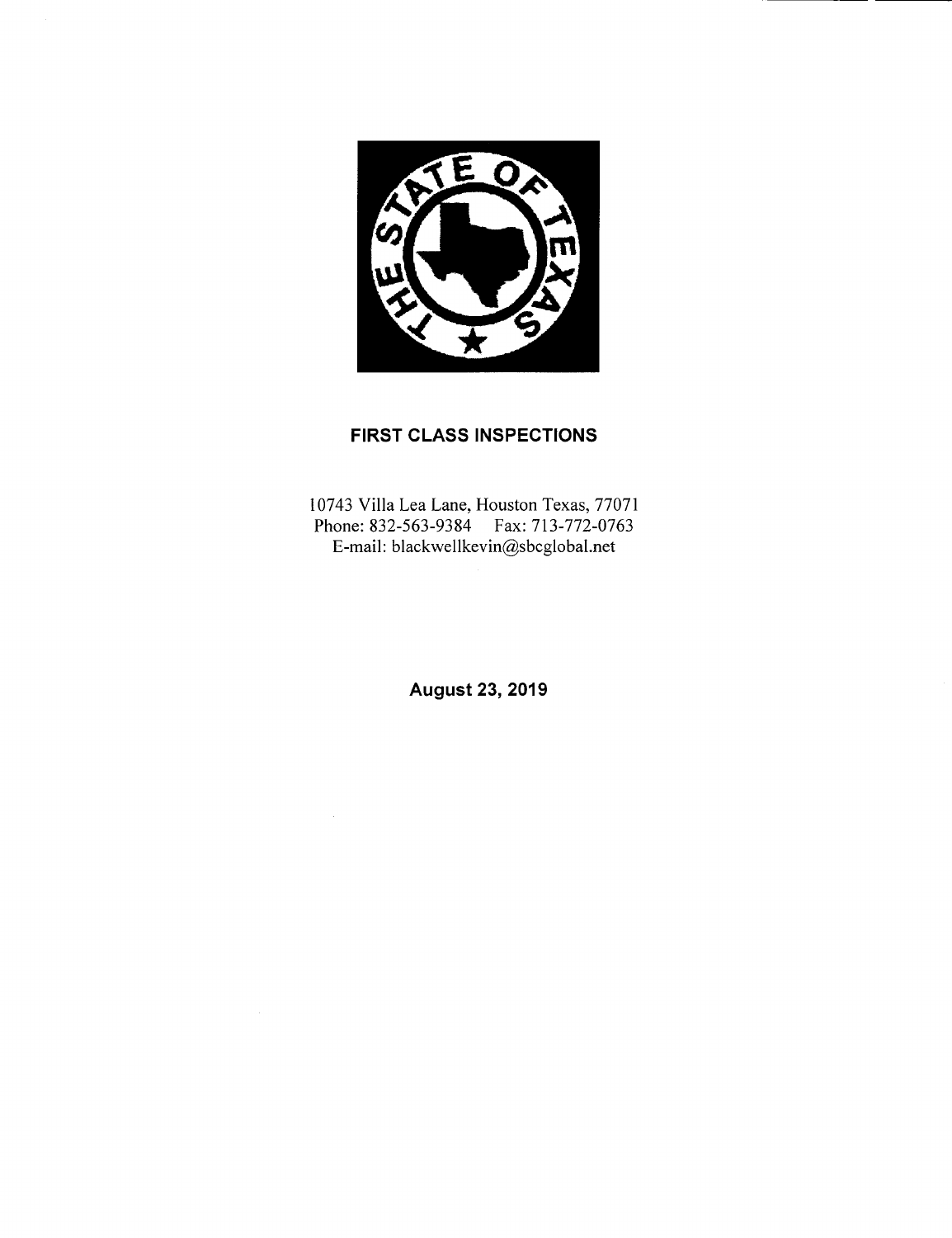# **First Class Inspections**

# **PRICE PROPOSAL** — **INSPECTION SERVICES**

| <b>Flat Rate Inspections</b>                               | <b>Flat Rate</b> |
|------------------------------------------------------------|------------------|
| Cost TREC Final Inspection 100% (Inside City Jurisdiction) | \$450.00         |
| Cost per Final Inspection 100% (Outside City Jurisdiction) | \$550.00         |
| Progress Inspection<br>50% (Outside City Jurisdiction)     | \$550.00         |
| Progress Inspection<br>50% (Intside City Jurisdiction)     | \$450.00         |
|                                                            |                  |
|                                                            |                  |
|                                                            |                  |
| $\sim$                                                     |                  |
|                                                            |                  |
|                                                            |                  |

| <b>Flat Rate</b> Energy Start Certification                                 | Price    |
|-----------------------------------------------------------------------------|----------|
| Energy Start Plan review (Outside City Jurisdiction)                        | \$300.00 |
| Energy Start Blower Door BTL Reading (Outside City Jurisdiction)            | \$300.00 |
| Energy Start Duct Blaster Reading (Outside City Jurisdiction)               | \$300.00 |
| Energy Start Certification Input & Registration (Outside City Jurisdiction) | \$300.00 |
|                                                                             |          |
|                                                                             |          |
|                                                                             |          |

 $\ddot{\phantom{a}}$ 

 $\bar{z}$ 

Kevin E. Blackwell P.I.

Owner